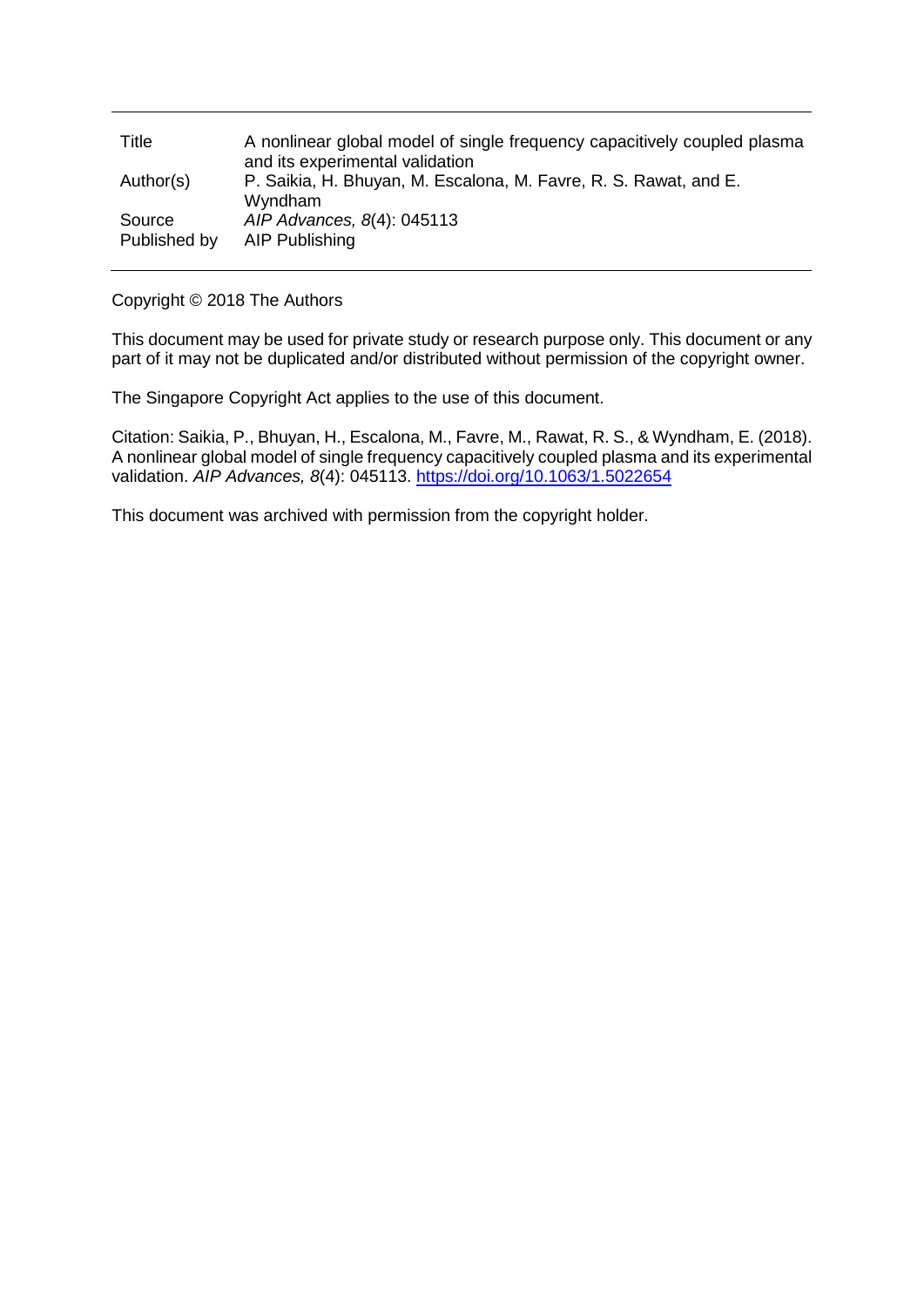

# **[A nonlinear global model of single frequency capacitively](https://doi.org/10.1063/1.5022654) [coupled plasma and its experimental validation](https://doi.org/10.1063/1.5022654)**

P. Saikia,<sup>1[,a](#page-1-0)</sup> H. Bhuyan,<sup>1</sup> M. Escalona,<sup>1</sup> M. Favre,<sup>1</sup> R. S. Rawat,<sup>2</sup> and E. Wyndham<sup>1</sup> <sup>1</sup> Institute of Physics, Pontificia Universidad Católica de Chile, Av. Vicuña Mackenna 4860, *Santiago, Chile* <sup>2</sup>*National Institute of Education, Nanyang Technological University, Singapore*

(Received 17 January 2018; accepted 29 March 2018; published online 13 April 2018)

The behavior of a single frequency capacitively coupled plasma (CCP) driven by 13.56MHz rf source is investigated using an approach that integrates a nonlinear global analytical model and experimental data. The non linear model consists of a description of the plasma bulk, based on a fluid dynamics approach coupled to a separate model of the sheath. The parameters used in the model are obtained by operating the single frequency CCP experiment (13.56 MHz) in argon at working pressures 73 to 400m torr. Experimentally measured plasma parameters such as the electron density, electron temperature, the discharge symmetry parameter as well as the rf voltage waveforms are the inputs of the theoretical model. Model results of the DC self bias and rf current for various operating pressures and powers are shown. A comparison of the outputs of the numerical results is done with the experimentally obtained values of the DC self bias and rf current. A good quantitative correspondence between them is obtained. The results presents may substantially improve the understanding of the behavior of the capacitively coupled plasma. © *2018 Author(s). All article content, except where otherwise noted, is licensed under a Creative Commons Attribution (CC BY) license [\(http://creativecommons.org/licenses/by/4.0/\)](http://creativecommons.org/licenses/by/4.0/).* <https://doi.org/10.1063/1.5022654>

## **I. INTRODUCTION**

In the last few decades, radio frequency (rf) discharge has found importance in the fundamental as well as in the experimental research.<sup>[1](#page-10-0)[–4](#page-10-1)</sup> There have been many studies using different configurations, among these most frequently used are capacitively coupled plasma (CCP) and inductively coupled plasma (ICP). Due to the energetic ions, chemically active species, radicals and also energetic neutral species, CCP is extensively used as a low temperature plasma processing medium for material pro-cessing in many fields.<sup>[5](#page-10-2)[–7](#page-10-3)</sup> The CCP discharges are widely studied for various applications in different pressure regimes, ranging from few mTorrs to atmospheric pressure.<sup>[8](#page-10-4)[,9](#page-10-5)</sup> Most of the CCPs used in processing applications carried out by a single frequency source at 13.56 MHz. However, recently in some of the CCP research of practical interest in the etching industry, a low frequency source of 1 or 2.26 MHz is also used. $10$ 

Due to the presence of the non linearity, the characteristics of the CCP sheath are much more complex than the DC sheath. $11-13$  $11-13$  An analytical model is therefore, indispensable to understand the dynamics of the rf sheath. Here, we have used an analytical model, where the description of the plasma bulk based on a fluid dynamics approach is coupled to a separate sheath model that takes its nonlinear charge voltage characteristics into account. Mussenbrock et al. first applied such a model to explain the self excitation of the plasma series resonance by the nonlinearities of the bound-ary sheath.<sup>[14](#page-10-9)</sup> In our previous publication, we have modified the model by considering the sheath at the grounded electrode taking account the finite geometrical asymmetry of the chamber.<sup>[15–](#page-10-10)[18](#page-10-11)</sup>



<span id="page-1-0"></span><sup>&</sup>lt;sup>a</sup>Electronic mail: [partha.008@gmail.com](mailto:partha.008@gmail.com)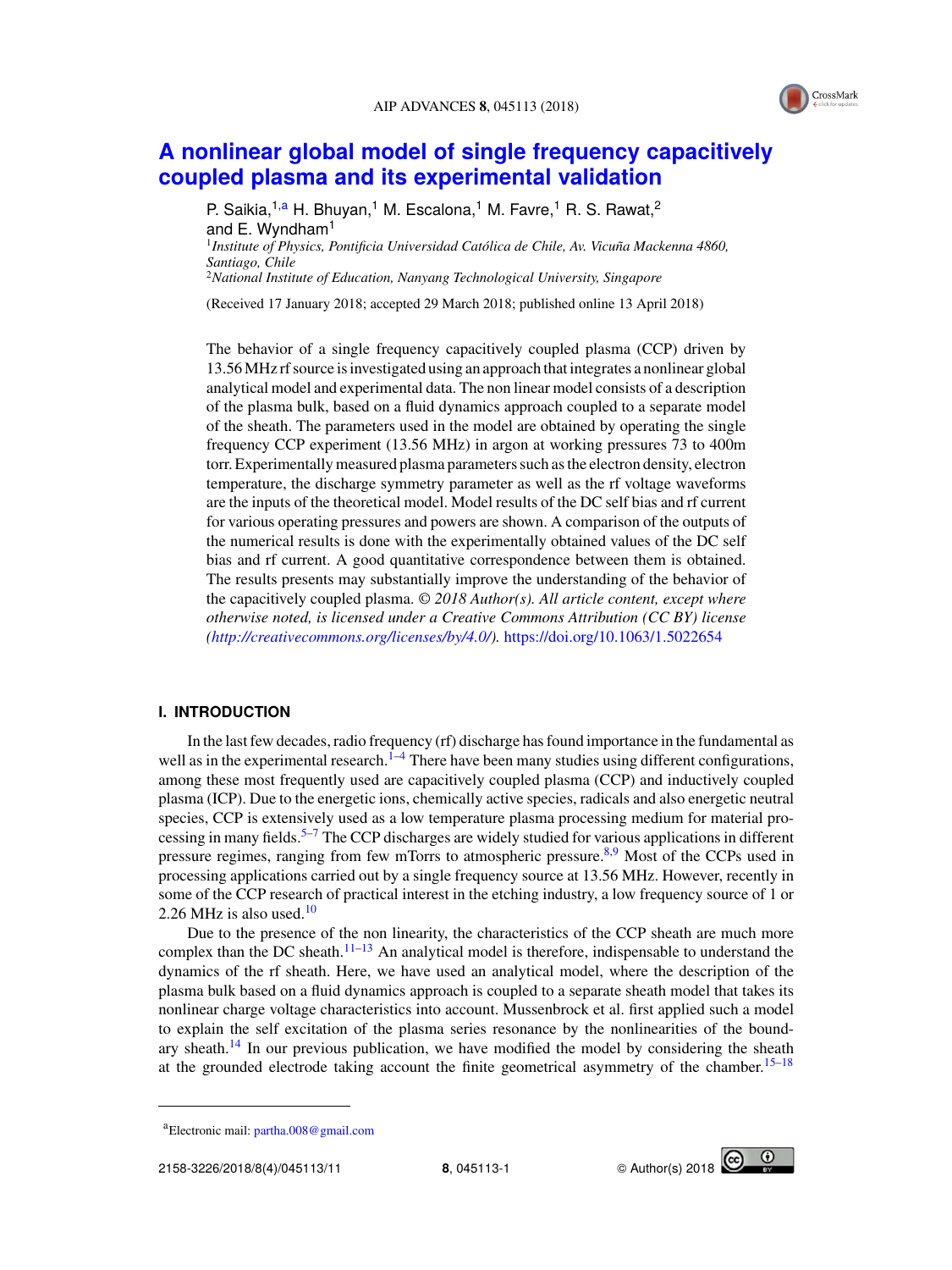Well developed Particle in cell/Monte Carlo codes (PIC/MCCs) are now available to study CCPs under a wide range of operating parameters.<sup>[19,](#page-10-12)[20](#page-10-13)</sup> But we have preferred the voltage driven analytical approach over the PIC/MCCs to study such type of discharges. Faster convergence rate of the analytical models compared to the PIC/MCCs is one of the reasons that motivate us to use such an approach. In addition to the faster convergence, an analytical model allows to determine the dominant physics, whereas a PIC/MCC simulation initially does not allow doing this without further analysis. Although several numerical and simulation studies have been done in the recent years, which are based on the Mussenbrocks seminal work,  $15-18$  $15-18$  few experimental reports are available that validate the predictions of the model on the DC self bias and the rms values of the rf current which are decisive parameters for the ion energy and ion flux onto the substrate. <sup>[21](#page-10-14)[,22](#page-11-0)</sup> Clearly, more experimental research is required at various gas pressures, driving voltage amplitudes as well as driving frequencies.

In this paper, we want to critically re-examine the predictions of the nonlinear global model in the light of experimentally measured plasma parameters such as the electron density, temperature as well as the driving voltage amplitudes. To measure the plasma parameters in the 13.56 MHz CCP a rf compensated Langmuir probe is used. The rms values of discharge current and voltage at different experimental conditions are measured by using VI probes. The measured experimental parameters are then incorporated in the analytical model and the variation of the DC self bias and rf current as a function of the rf powers and pressures is studied. Moreover as the operational conditions include a wide range of pressures and rf powers, we hope that this study might be beneficial for a better understanding of the dynamics of the CCP discharge. The present investigation is organized as follows; the experimental set-up is introduced in Section [II,](#page-2-0) predictions of the analytical treatment are outlined in Section [III,](#page-3-0) results and discussions are mentioned in Section [IV](#page-5-0) and the findings are summarized in Section [V.](#page-10-15)

### <span id="page-2-0"></span>**II. EXPERIMENTAL SET UP**

The experiments were carried out in a geometrically asymmetric CCP driven by 13.56 MHz rf source, operating in argon gas. The experimental set up of the system is shown in Fig. [1.](#page-2-1) The electrode assembly of the rf discharge consists of two water cooled circular disc shaped parallel stainless steel electrodes separated by 7.5 cm. The diameter of the lower powered electrode is 8 cm and diameter of the upper grounded electrode is 10 cm.

<span id="page-2-1"></span>

FIG. 1. Schematic diagram of the experimental set up.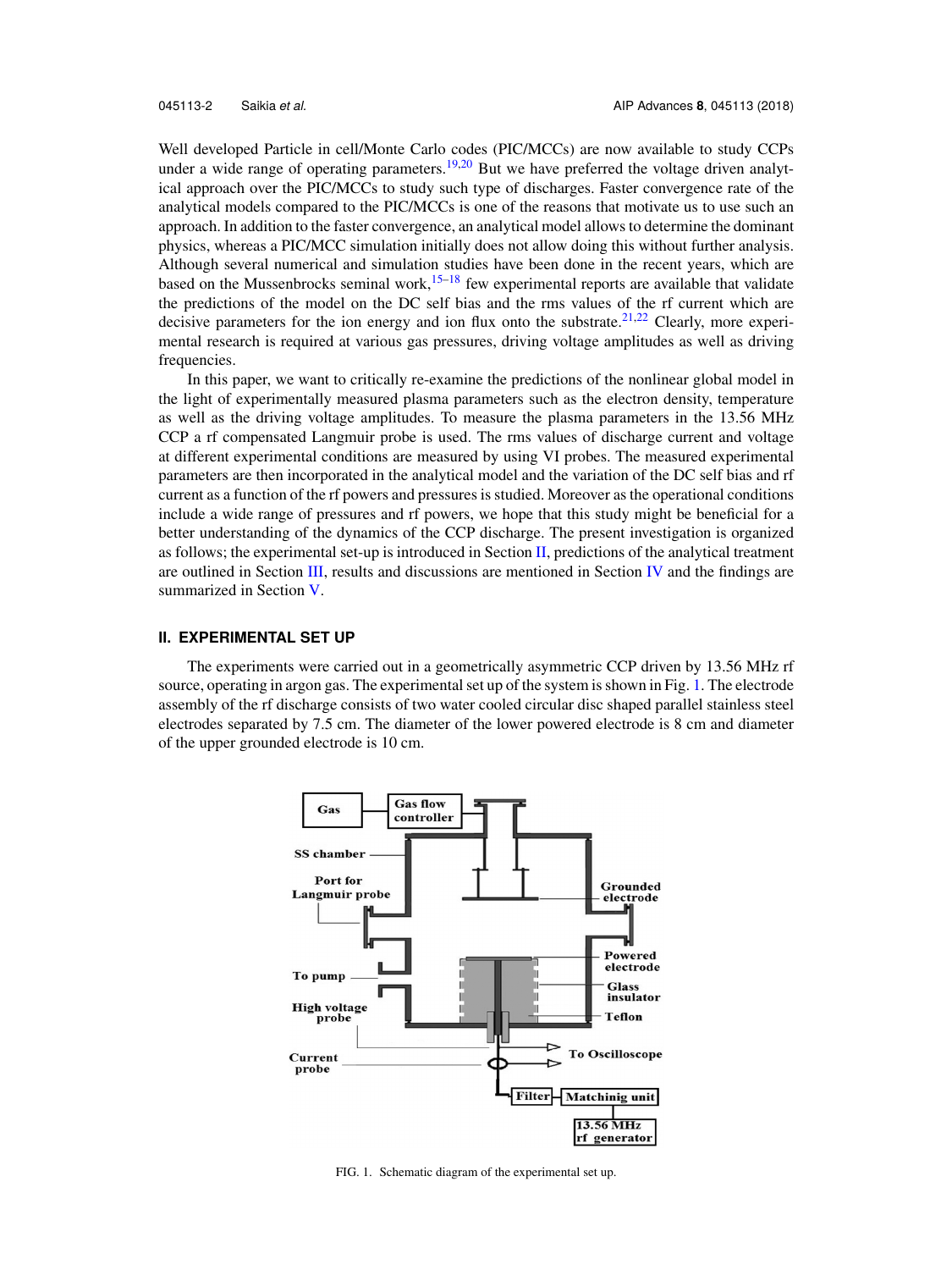The base pressure in the stainless steel vacuum chamber was maintained at  $10^{-5}$  mbar with a combination of rotary and turbo molecular pumps. A mass flow controller is used to maintain the flow rates of argon into the chamber. The experiments were carried out at an argon pressure of 73-400 mTorr. The discharge current and voltage are measured by a Tektronix TCP0150 current probe and Tektronix HVP-15HF voltage probe. The current and voltage signals are recorded by a Tektronix DPO-4104 oscilloscope for further analysis. The voltage probe has very high impedance (100 M $\Omega$ /1 pF) and, therefore it is considered that the voltage probe hardly affects the voltage or current waveforms. The capacitance between the powered electrode and the grounded electrode is 0.55 pF (parasitic capacitance). The 13.56 MHz generator (ENI ACG-6B) can deliver up to a maximum of 600 W. Automatic L type matching network (ENI MWH-5-01) is connected in between the rf power supply and the electrodes to deliver maximum power to the plasma. The generator is equipped with a meter for simultaneously monitoring the forwarded and reflected power. To measure the electron density  $(n_e)$  and the electron temperature  $(T_e)$ , a rf compensated Langmuir probe is used. The probe is placed in between the two electrodes through a movable feed through and can be positioned along a straight line centred between the electrodes. The probe tip is made of tungsten wire of 400  $\mu$ *m* in diameter and 7 mm in length (exposed part in the plasma). To suppress the interference in the measured I-V curve brought about by the RF fluctuations of the plasma potential, passive rf filters are connected to the probe. Further compensation is achieved by the use of an external floating electrode (20 turns of 0.125 mm diameter tungsten wire wound around the probe insulator) which is connected to a point between the probe tip and the rf filters through a capacitor. The probe is biased with an amplified triangular wave of 120 V peak-to-peaks. A dc offset is added such that the probe voltage can be changed from –60 V to 120 V at a frequency of 10 Hz. The Langmuir probe measurements are carried out at a distance of 30 mm above the power electrode. The details of the rf compensation scheme is mentioned in our previous publications.<sup>[23](#page-11-1)</sup> The amplitudes of the voltage waveform are determined at the powered electrode's surface via Fourier analysis and a calibration routine. This calibration procedure is performed by venting the chamber and attaching the high voltage probe to the powered electrode's surface. Comparisons of the voltage waveform amplitudes at the measurement point on the coaxial cable and at the electrode surface yield calibration factors for rf voltage amplitude. These calibration factors are strongly system dependent and are different for different applied frequencies. This calibration procedure is based on the assumption that the impedance of the plasma is similar to the impedance when the chamber is vented.<sup>[24](#page-11-2)</sup> The high voltage probe and the oscilloscope are used to monitor the voltage waveform during plasma operation.

#### <span id="page-3-0"></span>**III. THE ANALYTICAL MODEL**

In typical CCP discharges the length of the quasi-neutral bulk  $(l_p)$  is significantly larger than the time averaged sheath width (*s*) so that the following ordering of length scales applies:

<span id="page-3-2"></span><span id="page-3-1"></span>
$$
\lambda_D \langle \langle \bar{s} \langle \langle l_p \rangle \rangle \rangle \tag{1}
$$

Here  $\lambda_D = ((\varepsilon_0 k_B T_e)/(en_e))^{1/2}$  is the debye length.<br>Also, for CCP discharges operated in heavy

Also, for CCP discharges operated in heavy gases at reasonable low plasma densities the following ordering of frequency scales applies:

$$
\omega_{pi} \langle \langle \omega_{rfs} \langle \omega_{PSR} \langle \omega_{pe} \rangle \tag{2}
$$

Here  $\omega_{pi}$  is the ion plasma frequency,  $\omega_{rf}$  is the applied radio frequency,  $\omega_{PSR}$  is the plasma series resonance frequency and  $\omega_{pe}$  is the electron plasma frequency. Under the conditions defined by Eqs. [\(1\)](#page-3-1) and [\(2\)](#page-3-2) a CCP discharge can be identified with an equivalent circuit in the frame of a global model. An electrical equivalent circuit of the nonlinear global model of the CCP discharge is shown in Fig.  $2^{11-13}$  $2^{11-13}$  $2^{11-13}$  The external circuit consists of an ideal voltage source generator in series with a blocking capacitor, across which the DC self-bias is generated. The discharge itself consists of two non-linear capacitors representing the sheaths adjacent to both electrodes in series with an inductance (representing electron inertia) and a resistance (electron neutral collisions) representing the plasma bulk.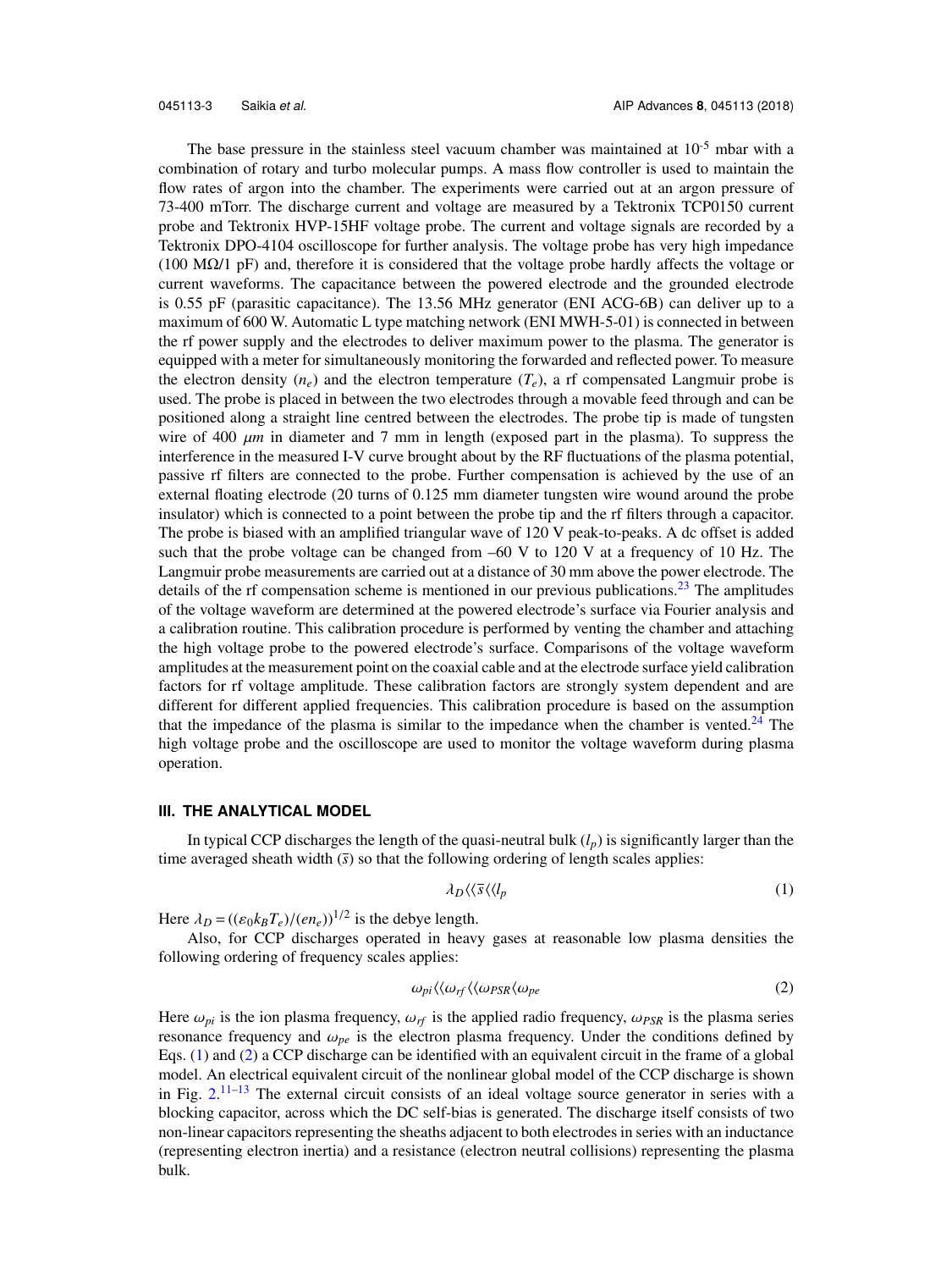<span id="page-4-0"></span>



FIG. 2. Schematic diagram of the electrical circuit equivalent to the CCP discharges. Here I(t) represents the rf current,  $I_{e1}$ and  $I_{i1}$  represents the electron and ion current to the powered electrode sheath, and  $I_{e2}$  and  $I_{i2}$  represents the electron and ion current to the grounded electrode sheath.

The voltage balance equation of the CCP discharge in the frame of this model is,

$$
V_{rf}(t) = V_{sp}(t) + V_{sg}(t) + V_B(t) + V_b(t)
$$
\n(3)

where  $V_{rf}$  is the applied rf voltages,  $V_{sp}$  is the voltage drop across the powered electrode,  $V_{sg}$  is the voltage drop across the grounded electrode,  $V_B$  is the bias capacitor voltage and  $V_b$  is the voltage drop across the plasma bulk.

The plasma bulk is assumed to be quasineutral and for simplicity it is considered as homogeneous,  $n_e = n_i = n$  = constant. Since  $\omega_{rf} \ll \omega_{pe}$ , the current in the plasma bulk is carried by electron conduction alone and the dependence of the current density on the electric field can, thus, be modeled by generalized Ohms law. It takes into account the acceleration of the electrons by the electric field and their momentum loss due to elastic collision with the neutrals of the background gas. The effective collision rate is given by,  $14$ 

$$
\nu_{\text{eff}} = \nu_m + \frac{\nu_e}{l_p} \tag{4}
$$

where  $v_m$  is the momentum transfer collision frequency and  $v_e = \sqrt{\frac{8eT_e}{\pi m_e}}$  is mean thermal speed, where  $T_e$  is algebra temperature in conjugate yelt up it and it is the algebra mass and *l*, is the bulls plasma  $T_e$  is electron temperature in equivalent volt unit,  $m_e$  is the electron mass and  $l_p$  is the bulk plasma length. The factor is  $\frac{v_e}{l_p}$  taken into account because of the fact that Stochastic heating plays a significant role in CCRF plasma along with Ohmic heating.

Various experimental and simulation studies in CCP discharge have shown that, the charge voltage characteristic for the sheath is quadratic to a good approximation and is given by,

<span id="page-4-1"></span>
$$
|V_{s,m}| = \frac{Q_{s,m}^2}{2e\varepsilon_0 \overline{n}_{s,m} A_{s,m}^2}
$$
 (5)

with  $Q_{s,m}$  and  $A_{s,m}$  are the charge and area of the sheath (denoted by suffix *s*) and the suffix  $m = p$  represents the sheath at the powered electrode while  $m = g$  represents the sheath at the grounded electrode, respectively.  $\overline{n}_{s,m}$  is the mean ion density in the sheath.<sup>[14](#page-10-9)[–18](#page-10-11)</sup> It is worthwhile to mention here that there are several reports available in literature where the deviation from the quadratic relation between the sheath charges and the voltages are considered.<sup>[21,](#page-10-14)[22](#page-11-0)</sup> In that case, the sheath charge and voltage relation were evaluated by solving the fluid equations. However, in our previous publication using this approach it was realized that the results do not have any significant difference, and so the Eq.  $(5)$  is used in present study.<sup>[18](#page-10-11)</sup>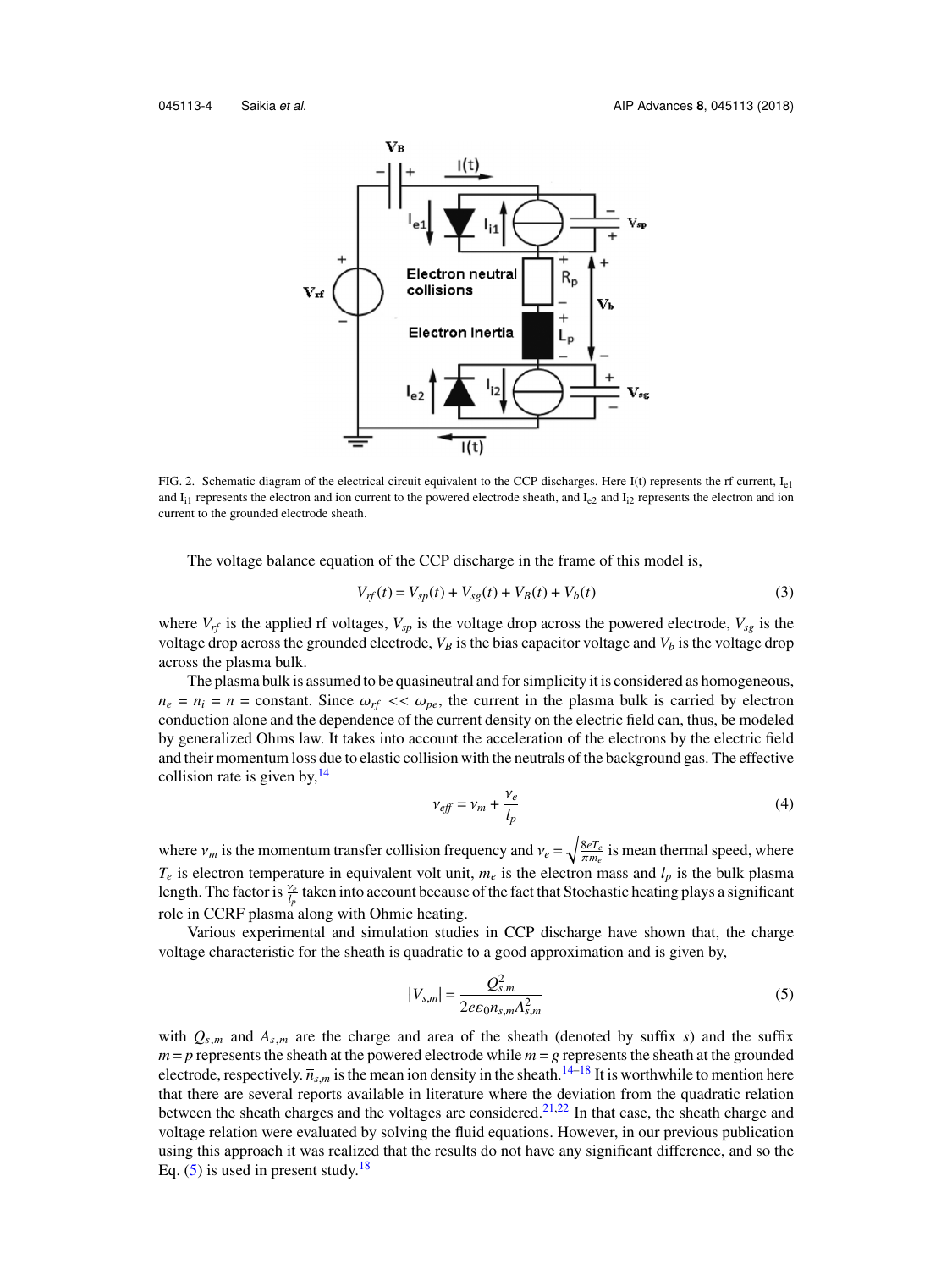Assuming a Maxwell Boltzmann distribution for the electrons, the electron current from the bulk of the plasma to the sheath at the powered electrode and the grounded electrode are taken as  $A_{s,p}j_e \exp(-\frac{Q_{s,p}^2}{2e\epsilon_0 \bar{n}_{s,p}A_{s,p}^2})$  and  $A_{s,g}j_e \exp(-\frac{Q_{s,g}^2}{2e\epsilon_0 \bar{n}_{s,g}A_{s,g}^2})$  respectively, with  $j_e = env_e$ . The electron current is approximated by a reverse-biased diode as shown in Fig. [2.](#page-4-0) Similarly the ion current to the powered electrode and grounded electrode sheath are taken as  $A_{s,p}j_i$  and  $A_{s,g}j_i$  where  $j_i = env_B$  with  $v_B = \sqrt{\frac{k_B T_e}{M}}$ is the Bohm speed and *M* is the ion mass. In the radio-frequency range, the steady Bohm flux of ions in circuit terms has the appearance of a constant current source as shown in Fig. [2.](#page-4-0)

With all the approximations mentioned above, the circuit in Fig. [2](#page-4-0) is now described by a set of four first order nonlinear differential equations for the sheath charge at the powered electrode  $(Q_{s,p})$ , the grounded electrode  $(Q_{s,g})$ , the bias capacitor voltage  $(V_B)$ , and the radio frequency current  $(I(t))$ as follows;[14](#page-10-9)[–18](#page-10-11)

<span id="page-5-1"></span>
$$
\frac{dQ_{s,p}}{dt} = -(I(t) + A_{s,p}j_i - A_{s,p}j_e \exp(-\frac{Q_{s,p}^2}{2e\epsilon_0 \overline{n}_{s,p} A_{s,p}^2 T_e}))
$$
(6)

$$
\frac{dQ_{s,g}}{dt} = -(-I(t) + A_{s,g}j_i - A_{s,g}j_e \exp(-\frac{Q_{s,g}^2}{2e\epsilon_0 \overline{n}_{s,p}A_{s,p}^2 T_e} \times \frac{\overline{n}_{s,p}A_{s,p}^2}{\overline{n}_{s,g}A_{s,g}^2}))
$$
(7)

$$
\frac{dV_B}{dt} = -\frac{1}{C_B}(I(t))\tag{8}
$$

$$
\frac{dI}{dt} = L^{-1} \rho \left( \frac{1}{2e\epsilon_0 \overline{n}_{s,p} A_{s,p}^2} (Q_{s,p}^2 - Q_{s,g}^2 \times \frac{\overline{n}_{s,p} A_{s,p}^2}{\overline{n}_{s,g} A_{s,g}^2}) + V_{rf}(t) + V_B(t) \right) - \nu_{eff} I(t)
$$
(9)

<span id="page-5-2"></span> $L_p = \frac{l_p m_e}{e^2 n_A}$  $\frac{\mu_p m_e}{e^2 n_e A_{s,p}}$  represents the inductance of the plasma bulk.  $C_B$  is the value of the blocking capacitor across which the DC self bias is generated. The factor  $\frac{\bar{n}_{s,p}A_{s,p}^2}{\bar{n}_{s,g}A_{s,g}^2}$  is known as the discharge symmetry parameter and is denoted by  $\varepsilon$ , i.e.

$$
\varepsilon = \frac{\overline{n}_{s,p} A_{s,p}^2}{\overline{n}_{s,g} A_{s,g}^2} \tag{10}
$$

As the Eqs. [\(6\)](#page-5-1)–[\(9\)](#page-5-2) are a set of ordinary differential equations; they are solved with MATLAB's ordinary differential equation solver. In the next section we are going to discuss the input parameters, namely the electron density, the electron temperature, the discharge symmetry parameter  $\varepsilon$ , and the applied rf voltage waveforms that are required to solve the above mentioned set of differential equations. The authors believe that the incorporation of these experimentally accessible parameters in to an non linear global model and attempt to predict the discharge dynamics considering both sheaths is a novel attempt in such discharges.

#### <span id="page-5-0"></span>**IV. RESULTS AND DISCUSSION**

#### **A. Input parameters of the model**

In this section we determine the model input parameters that are capable of representing the real CCP experiment. The powered electrode has a radius of 4 cm and an area of  $A_{s,p} = 50.24 \text{ cm}^2$ . It is opposed by another electrode of radius 5 cm which acts as the closest grounded electrode. The electrode gap is 7.50 cm which is assumed to be equal to the bulk length of the plasma. In order to compare the measured value of the DC self bias with the output of the analytical model, one must incorporate the discharge symmetry parameter  $(\varepsilon)$  in the model.<sup>[25](#page-11-3)</sup> The discharge symmetry parameter is related to the DC self bias voltage by the following equation;  $^{25}$  $^{25}$  $^{25}$ 

$$
\langle V_B \rangle = -\frac{V_{m_1} + V_{m_2}}{1 + \varepsilon} \tag{11}
$$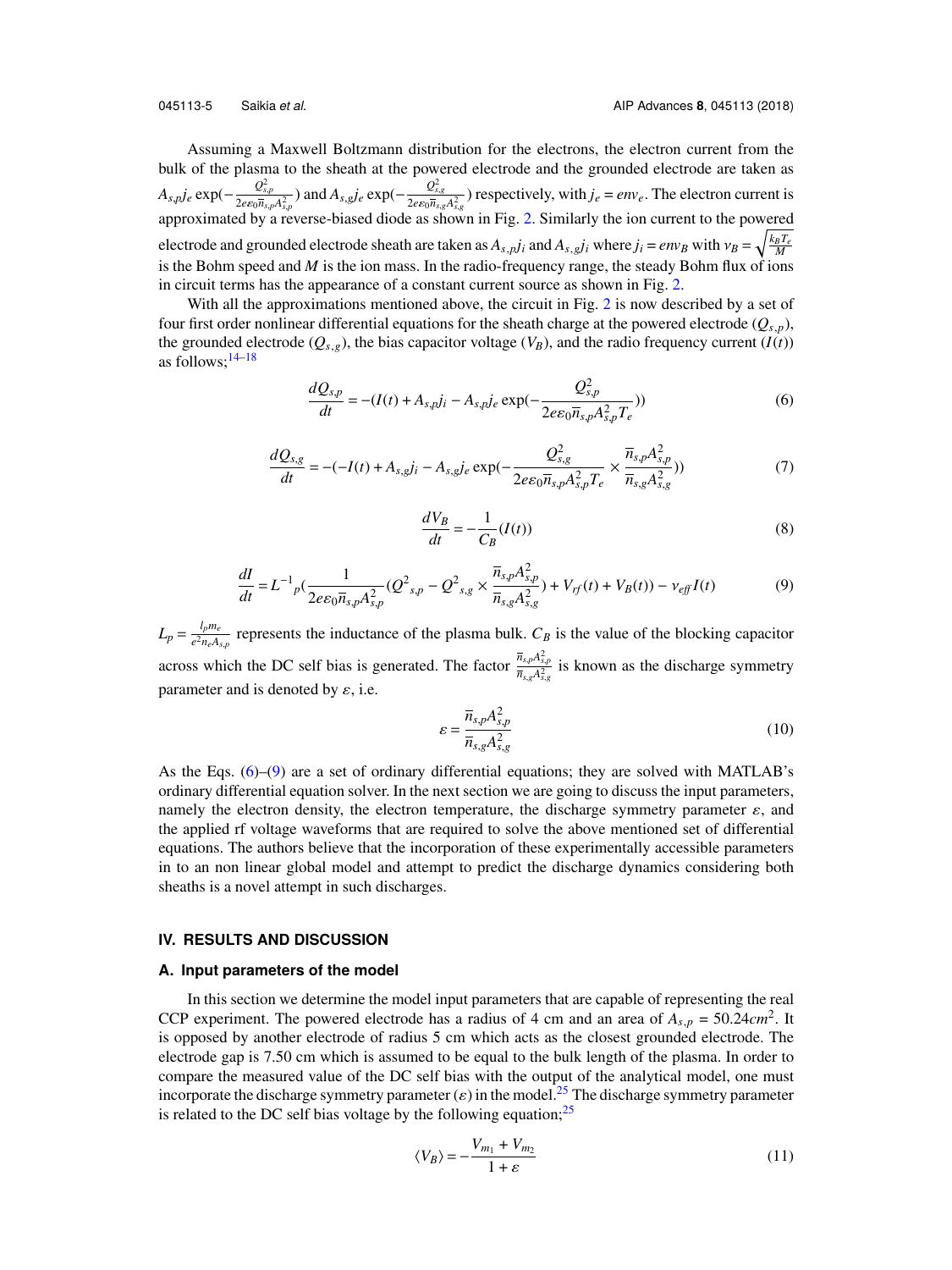<span id="page-6-0"></span>

FIG. 3. Effect of rf power and working pressure on electron density.

In the present experimental conditions the measured values of  $\varepsilon$  are found to vary from 0.07 to 0.09. In the present experimental conditions the measured values of  $\varepsilon$  are found to vary from 0.07 to 0.09.<br>We have taken an average value of  $\varepsilon = 0.08$  for the calculation of the outputs of the model. The value of the bloc

In order to determine the remaining input parameters in the 13.56 MHz CCP, two sets of experiments have been carried out. In one set the rf power was varied from 10W to 50W at an operating pressure of 73mTorr and, in an another set the operating pressure was varied from 100mTorr to 400mTorr, keeping the rf power constant at 50W. In the present experiment the electron temperature is derived from the linear part of the logarithmic electron current.<sup>[23](#page-11-1)</sup> The effect of the rf power and the working pressure variations on the electron density is shown in the Fig. [3.](#page-6-0) It shows that the electron is derived from the linear part of the logarithmic electron current.<sup>23</sup> The effect of the rf power and the working pressure variations on the electron density is shown in the Fig. 3. It shows that the electron density in working pressure variations on the electron density is shown in the Fig. 3. It shows that the electron density increases from  $0.7 \times 10^{16}$  m<sup>-3</sup> to  $1.9 \times 10^{16}$  m<sup>-3</sup> as rf power increases from 10W to 50W, while it in from 100 to 400 mtorr.

The physical reason behind this increase in the density with the rf power is that in the  $\alpha$ -mode, the rf source causes the sheath to expand more rapidly at high input power and it increases the electron density.<sup>[26](#page-11-4)</sup> Next, we need to reconstruct the applied rf voltage waveform to the powered electrode. The voltage waveforms applied to the powered electrode is simulated in such a way that the peak to peak value of the applied voltage waveform (measured) and input voltage waveform (simulated) are same. It is given by,

$$
V_{rf}(t) = V_0 \cos(2\pi \times 13.56 \times 10^6 t)
$$
 (12)

where  $V_0$  is the amplitude of the applied voltage. Although in the present experimental set-up, it is not possible to determine the values of the mean ion density in the powered as well as the grounded electrode sheath, the ratio of mean ion density of the respective sheath is included in the measurement

−1  $-1$   $-1$ 

<span id="page-6-1"></span>TABLE I. Parameters for the solution of the differential equations at different rf powers.

| $n$ (in m <sup>-3</sup> ) | $T_e$ (in eV) | $v_{\text{eff}}$ (in s <sup>-1</sup> ) | $L_p^{-1}$ (kgm <sup>2</sup> /c <sup>2</sup> ) <sup>-1</sup> | $\frac{1}{2e\epsilon_0 n A^2 s_p}$ (in V/C <sup>2</sup> ) | Power (in W) |
|---------------------------|---------------|----------------------------------------|--------------------------------------------------------------|-----------------------------------------------------------|--------------|
| $0.7X10^{16}$             |               | 2.493X10 <sup>8</sup>                  | 1.32X10 <sup>7</sup>                                         | $1.97X10^{18}$                                            | 10           |
| $0.9X10^{16}$             |               | 2.493X10 <sup>8</sup>                  | 1.69X10 <sup>7</sup>                                         | $1.53X10^{18}$                                            | 20           |
| $1.2X10^{16}$             | 1.2           | $2.497X10^{8}$                         | 2.26X10 <sup>7</sup>                                         | $1.15X10^{18}$                                            | 30           |
| $1.6X10^{16}$             | 1.1           | $2.493X10^{8}$                         | 3.0X10 <sup>7</sup>                                          | $8.62X10^{17}$                                            | 40           |
| $1.90X10^{16}$            | 1.0           | $2.40X10^{8}$                          | 3.58X10 <sup>7</sup>                                         | $7.26X10^{17}$                                            | 50           |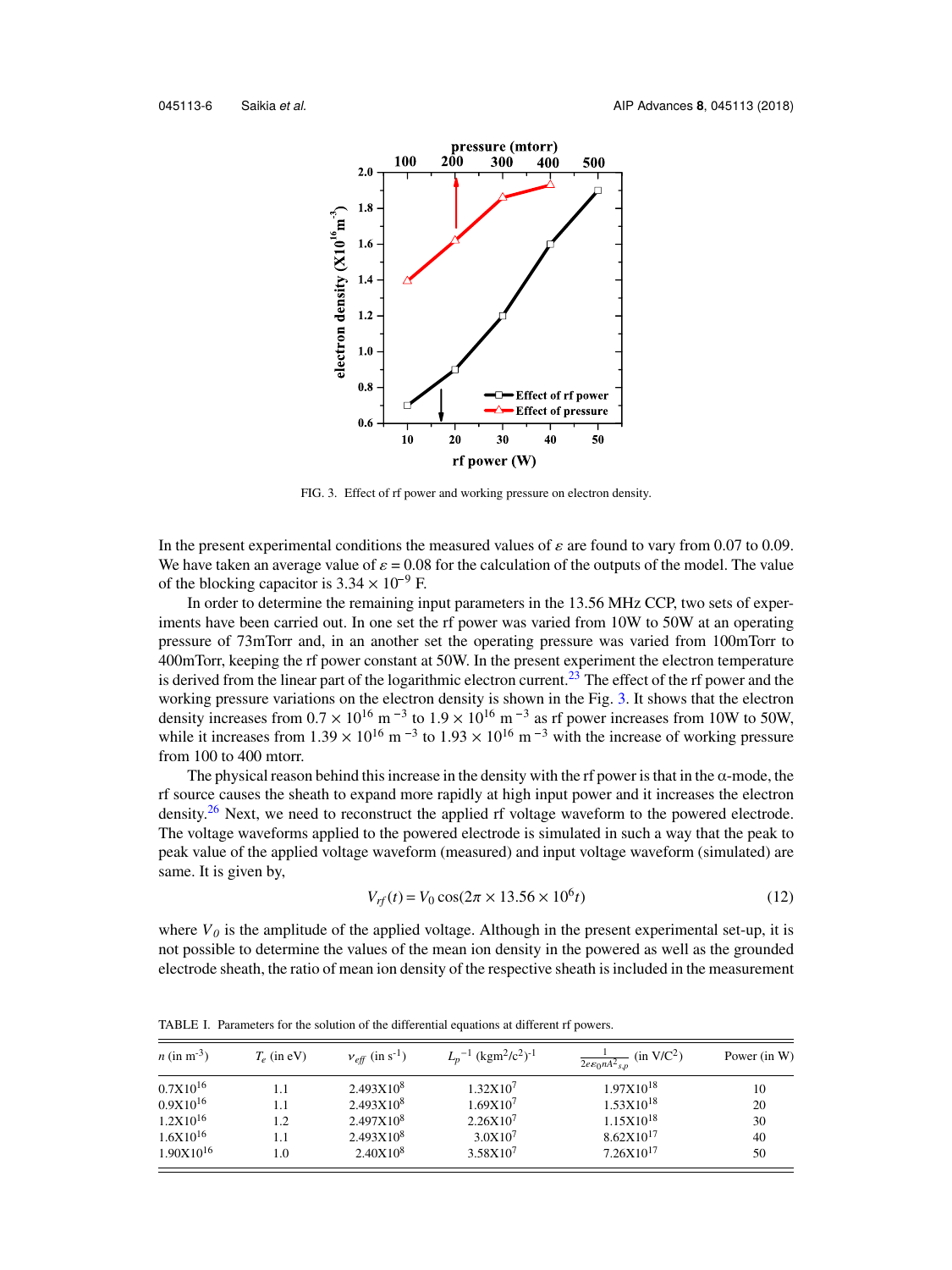| $n \text{ (in m}^{-3})$ | $T_e$ (in eV) | $L_p^{-1}$ (kgm <sup>2</sup> /c <sup>2</sup> ) <sup>-1</sup> | $\frac{1}{2e\epsilon_0 n A^2 s_p}$ (in V/C <sup>2</sup> ) | $v_{\text{eff}}$ |
|-------------------------|---------------|--------------------------------------------------------------|-----------------------------------------------------------|------------------|
| $1.39X10^{16}$          | 1.37          | 2.63X10 <sup>7</sup>                                         | $9.89X10^{17}$                                            | $3.3X10^{8}$     |
| $1.62X10^{16}$          | 1.34          | 3.05X10 <sup>7</sup>                                         | $8.51 \times 10^{17}$                                     | $6.6X10^{8}$     |
| $1.86X10^{16}$          | 1.33          | 3.60X10 <sup>7</sup>                                         | $7.41 \times 10^{17}$                                     | $9.9X10^{8}$     |
| $1.93X10^{16}$          | 1.39          | 3.64X10 <sup>7</sup>                                         | $7.15X10^{17}$                                            | $13.20X10^{8}$   |

<span id="page-7-0"></span>TABLE II. Parameters for the solution of the differential equations at different working pressures at rf power of 50W.

of  $\varepsilon$ . In the frame of the global model, it is assumed that the value of the mean ion density in the powered electrode sheath is equal to the bulk electron density. The remaining parameters that are required to solve the Eqs.  $(6)$ – $(9)$  are mentioned in the Tables [I](#page-6-1) and [II,](#page-7-0) respectively.

#### **B. Model results**

Now that all the input parameters required for solving the equations are mentioned in the Tables [I](#page-6-1) and [II,](#page-7-0) we can determine the outputs the analytical model, namely  $V_B(t)$ ,  $I(t)$  and  $Q_{s,p}(t)$ . The variation of  $V_B$  as a function of the rf powers and pressures is shown in Fig. [4.](#page-7-1) The time average value of *V<sub>B</sub>* yields the DC self bias voltage. It represents the difference between the time averaged sheath potential at the powered electrode and the grounded electrode. It is compared with the experimentally measured DC self bias voltage at different experimental conditions and is shown Fig. [5.](#page-8-0) Very good agreement between the measured values of the DC self bias voltage with the ones determined from the model were found with a deviation less than 7.57%. In view of the certain limitations of the model such as the assumption of a constant inertial term, equivalence of the bulk electron and mean ion density in the powered electrode sheath, this is a very good agreement. However, with the increase of the pressure, the maximum discrepancy between them increases to about 9% at 100mtorr.

To study the dynamics of the CCP, we have plotted the charge in the sheath at the powered electrode  $(Q_{s,p})$  and rf current (I) as a function of time in Fig. [6.](#page-8-1) In a typical CCP discharge when the applied rf voltage is minimum the powered electrode sheath is extended and the sheath charge is high; when the rf voltage is maximum, the sheath collapses resulting in a small sheath charge. The rapid expansion observed (shown by the arrow in the Fig. [6\)](#page-8-1) during the moment of the sheath collapse is a clear indication of the excitation of the plasma series resonance effect.  $11,14$  $11,14$  A more detailed analysis of the PSR effect is done via Fourier Transform of the current waveform obtained from the numerical model and is shown in the Fig. [7.](#page-9-0) It reveals that PSR oscillations lead to a broad frequency spectrum. The Fourier component at the applied frequency of 13.56 MHz is clearly visible. D. Ziegler *et al.* have classified such a non linear global plasma model as a 'driven nonlinear oscillator with dissipation'

<span id="page-7-1"></span>

FIG. 4. The variation of the  $V_B(t)$  as a function of the rf power (a), and the working pressure (b).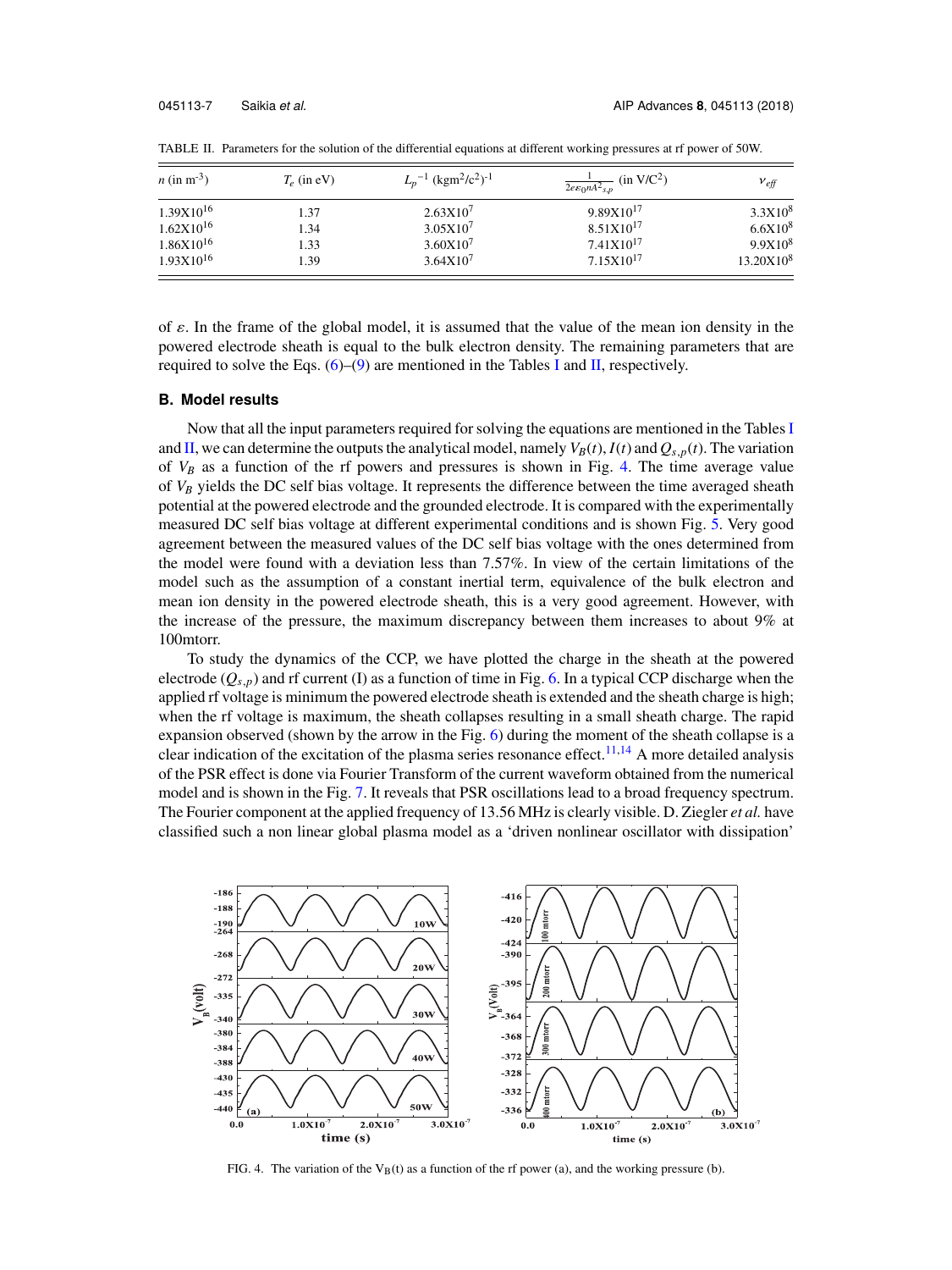<span id="page-8-0"></span>

FIG. 5. The comparison of the experimentally measured and calculated values of the DC self bias voltage as a function of the rf power (a), and the pressure (b).

with resonance frequency of this oscillator is that of the plasma series resonance  $\omega_{PSR}$ .<sup>[22](#page-11-0)</sup> The sharp<br>resonance observed (Fig. 7) around the 11<sup>st</sup> harmonics of the 13.56 MHz frequency may corresponds resonance observed (Fig. [7\)](#page-9-0) around the 11st harmonics of the 13.56 MHz frequency may corresponds to the PSR frequency at 73 mtorr. At high pressures, no PSR oscillations are excited efficiently due to the strong collision damping.

<span id="page-8-1"></span>In order to observe this nonlinear effect experimentally, the rf current density to the grounded chamber wall can be measured by a SEERS (Self Excited Electron Plasma Resonance Spectroscopy) current sensor.<sup>[13](#page-10-8)</sup> This is outside the scope of the present investigation. This prevents us from



FIG. 6. The variation of the charge in the sheath at the powered electrode  $(Q_{s,p}(t))$  and rf current (*I*) obtained from the non linear model with time at P =50W and pressure 73 mtorr. The excitation of the PSR is observed at the moment of sheath collapse (shown by the arrow).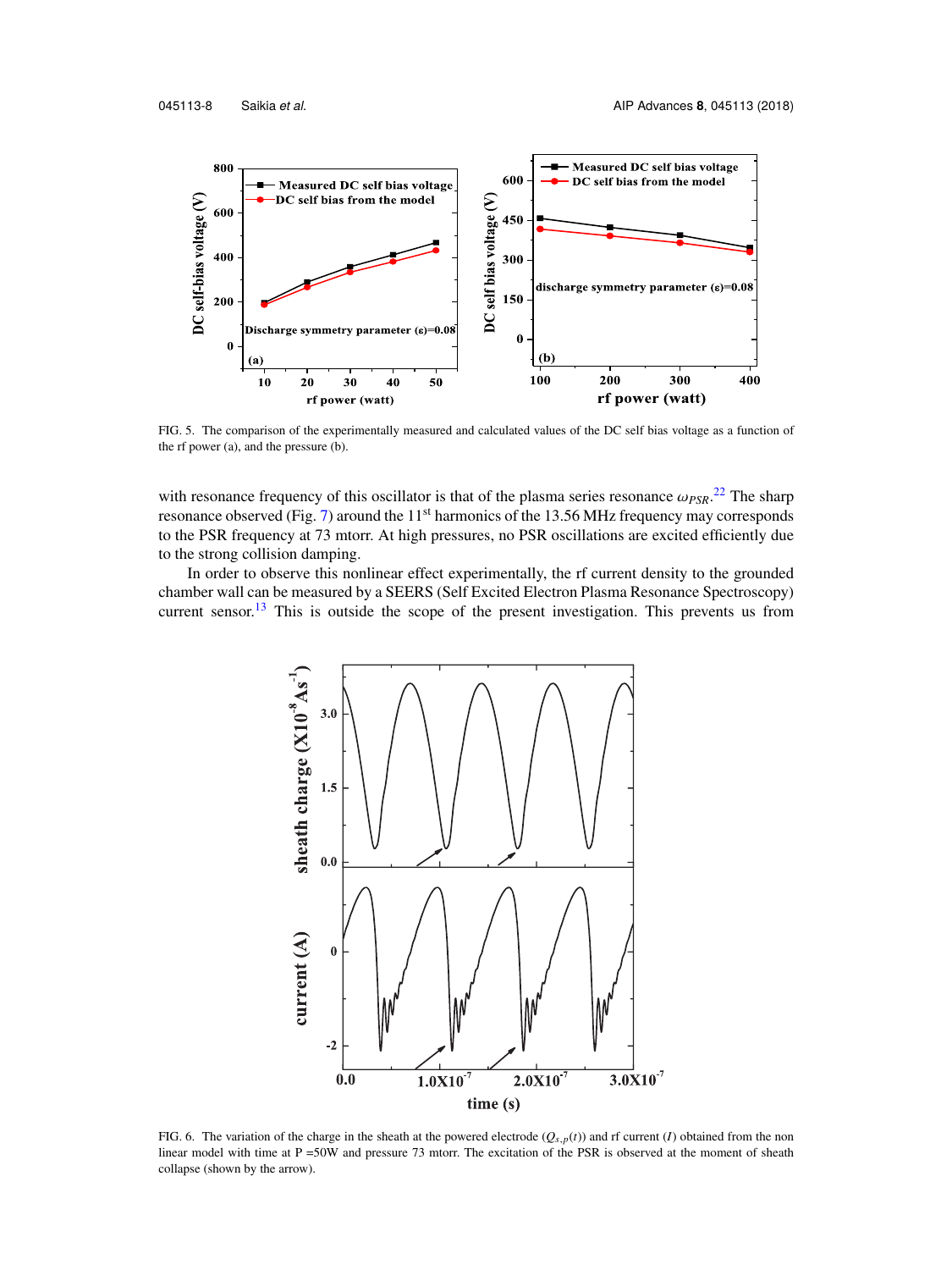<span id="page-9-0"></span>

FIG. 7. Fast fourier transforms (FFTs) of the rf current waveforms obtained from the analytical model at different working pressure.

comparing the experimental results to those of the numerical model. But, we can compare the rms values of the radio frequency current (*I*) measured by the VI probe with the values calculated by the numerical model. At low working pressures the simulated and the experimentally measured values of the rms current shows good agreement (Fig. [8\)](#page-9-1). However with the increase in the pressure, the experimentally measured values deviate from the simulated values. This may be due to effect of the secondary electrons that are accelerated and multiplied most effectively inside the power electrode sheath by collisions at high pressure.<sup>[26](#page-11-4)[,27](#page-11-5)</sup> Since these electrons are not taken into account in the present numerical modeling, therefore the observed discrepancy between the numerical model and the experimental data is observed at the higher pressure.

We conclude that the model output parameters agree well with the experimentally measured values. The authors acknowledge the fact that the non-linear global model is analytically non self-consistent compared to the self consistent PIC/MCC. However, it has various advantages as already mentioned in the manuscript. In particular, with the experimentally measured values of the

<span id="page-9-1"></span>

FIG. 8. The comparison of the experimentally measured and rms values of the rf current (*I*) computed from the model as a function of the radio frequency power at 73 mtorr (a), and the working pressure (b).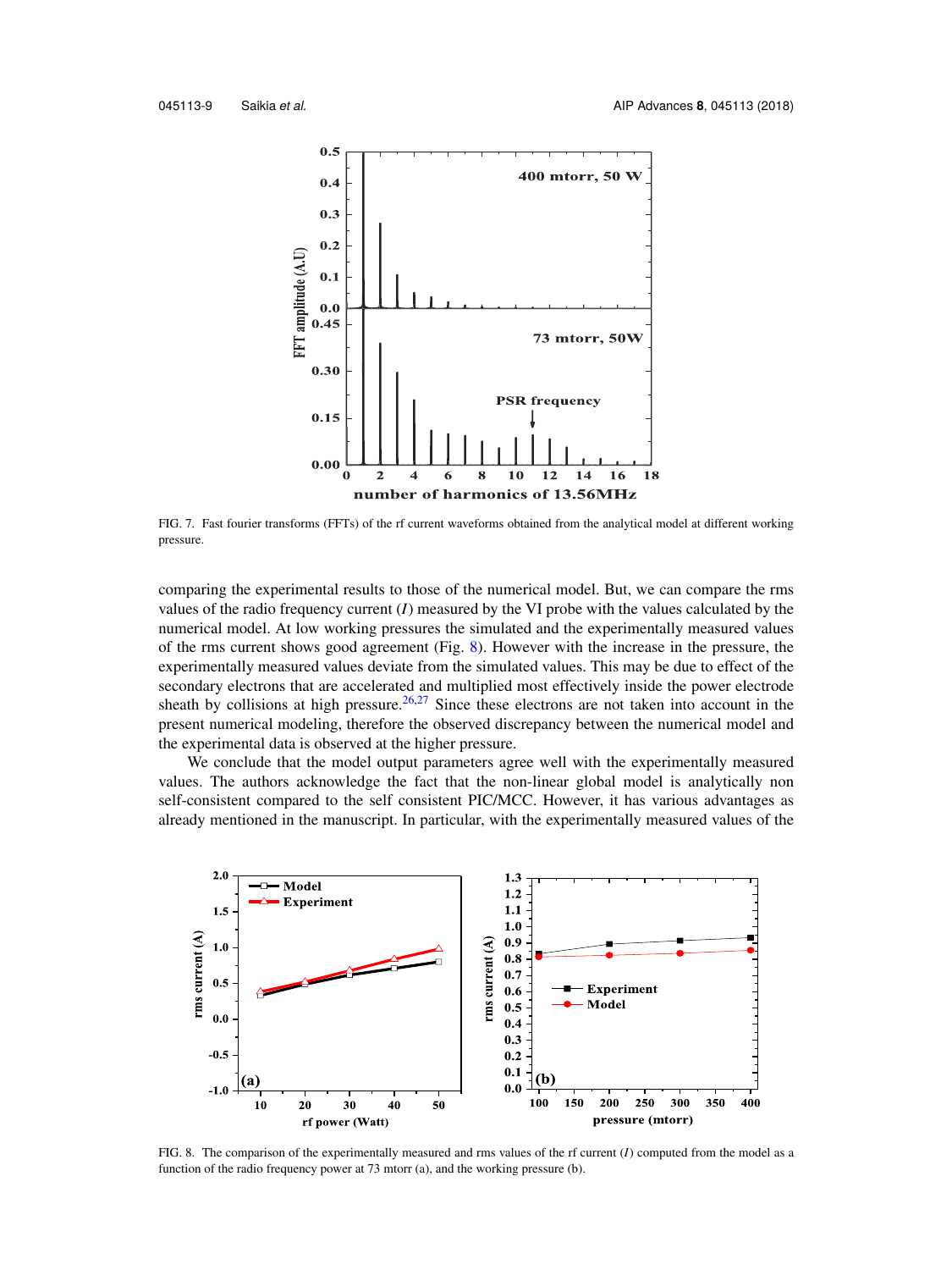electron density, the electron temperature and discharge symmetry parameter; this model could be used most promptly to determine the DC self bias, the voltage drop across the powered as well as the grounded electrode, and also the discharge current in the reactor. These information are very useful for a multitude of processing techniques such as plasma etching, pulsed laser deposition in the background of rf plasmas, and rf magnetron sputtering. Although we have applied the analytical model to the single frequency CCP in principle, it could be applied to dual or multi-frequency CCP at different operating conditions. We are presently working on the experimental validation of the dual frequency geometrically asymmetric discharge using this analytical model and will be reported in due course.

#### <span id="page-10-15"></span>**V. CONCLUSION**

In this manuscript, we experimentally studied the behavior of geometrically asymmetric capacitively coupled plasma driven by 13.56 MHz rf sources. We started by increasing the radio frequency power by keeping the operating pressure constant at 73mtorr constant and then, the operating pressure was varied from 100m Torr to 400mTorr keeping the rf power constant at 50W. The variation of the electron temperature as well as the electron density was found using a rf compensated Langmuir probe. The voltage amplitude was derived from the FFT of the voltage waveform. The value of the DC self bias and rms value of the rf current was measured at different operating conditions. We then used the measured values of the electron density, the electron temperature, the discharge symmetry parameters and voltage amplitudes as the input parameters of a non linear global model of the CCP discharge to obtain the value of the DC self bias and the rf current as the output parameters. A good quantitative correspondence between the measured value of the DC self bias with the ones determined from the model was found. A closer investigation of the modeled rf current waveforms reveals that the self excitation of the plasma series resonance oscillation which is triggered at the moment of the sheath collapse. Although the detection of such PSR oscillations experimentally is beyond the scope of the present work, the measured and calculated rms values of the rf current show a similar modulation as function of the rf power and operating pressures.

#### **ACKNOWLEDGMENTS**

Authors acknowledge FONDECYT grant 1170261 and 3160179. Many helpful suggestions from Dr. J. Schulze while preparing the manuscript are also acknowledged.

- <span id="page-10-0"></span><sup>1</sup> A. Grill, *Cold Plasma Material Fabrication: From Fundamentals to Applications* (IEEE, NJ, 1993).
- <sup>2</sup> N. Spiliopoulos, D. Mataras, and D. E. Rapakoulias, [J. Vac. Sci. Technol. A](https://doi.org/10.1116/1.580197) **14**(5), 2757 (1996).
- <sup>3</sup> M. A. Liberman and A. J. Lichtenberg, *Principles of Plasma Discharges and Materials Processing*, 2nd ed. (Wiley, NJ, 2005).
- <span id="page-10-1"></span><sup>4</sup> H. Curtins, N. Wyrsch, M. Favre, and A. V. Shah, [Plasma Chem. Plasma Process.](https://doi.org/10.1007/bf01016517) **7**, 267 (1987).
- <span id="page-10-2"></span><sup>5</sup> K. Ostrikov, [Rev. Modern Physics](https://doi.org/10.1103/revmodphys.77.489) **77**, 489 (2005).
- <sup>6</sup> K. H. Becker, U. Kogelschatz, K. H. Schoenbach, and R. J. Barker, *Non-Equilibrium Air Plasmas at Atmospheric Pressure* (Institute of Physics Publishing, Bristol, 2005).
- <span id="page-10-3"></span><sup>7</sup> E. Valderrama, M. Favre, H. Bhuyan, H. M. Ruiz, E. Wyndham, J. Valenzuela, and H. Chuaqui, [Surf. Coat. Technol.](https://doi.org/10.1016/j.surfcoat.2010.02.023) **204**, 2940 (2010).
- <span id="page-10-4"></span><sup>8</sup> M. L. Hoey, J. B. Carlson, R. M. Osgood, B. Kimball, and W. Buchwald, [Appl. Phys. Lett.](https://doi.org/10.1063/1.3499661) **97**, 153104 (2010).
- <span id="page-10-5"></span><sup>9</sup> M. Wojtaszek, N. Tombros, A. Caretta, P. H. Loosdrecht, and H. J. Wess, [J. Appl. Phys.](https://doi.org/10.1063/1.3638696) **110**, 063715 (2011).
- <span id="page-10-6"></span><sup>10</sup> A. Mishra, M. H. Jeon, K. N. Kim, and G. Y. Yeom, [Plasma Sources Sci. Technol.](https://doi.org/10.1088/0963-0252/21/5/055006) **21**, 055006 (2012).
- <span id="page-10-7"></span><sup>11</sup> U. Czarnetzki, T. Mussenbrock, and R. P. Brinkmann, [Phys. Plasmas.](https://doi.org/10.1063/1.2397043) **13**, 123503 (2006).
- <sup>12</sup> T. Mussenbrock and R. P. Brinkmann, [Appl. Phys. Lett.](https://doi.org/10.1063/1.2194824) **88**, 151503 (2006).
- <span id="page-10-8"></span><sup>13</sup> M. J. Klick, [J. Appl. Phys.](https://doi.org/10.1063/1.361392) **79**, 3445 (1996).
- <span id="page-10-9"></span><sup>14</sup> T. Mussenbrock, R. P. Brinkmann, M. A. Libermann, A. J. Lichtenberg, and E. Kawamura, [Phys. Rev. Lett.](https://doi.org/10.1103/physrevlett.101.085004) **101**, 085004 (2008).
- <span id="page-10-10"></span><sup>15</sup> B. Bora, H. Bhuyan, M. Favre, E. Wyndham, and H. Chuaqui, [Appl. Phys. Lett.](https://doi.org/10.1063/1.3690870) **100**, 094103 (2012).
- <sup>16</sup> B. Bora, H. Bhuyan, M. Favre, E. Wyndham, and C. S. Wong, [J. Appl. Phys.](https://doi.org/10.1063/1.4801874) **113**, 153301 (2013).
- <sup>17</sup> B. Bora and L. Soto, [Phys. Plasmas](https://doi.org/10.1063/1.4893148) **21**, 083509 (2014).
- <span id="page-10-11"></span><sup>18</sup> B. Bora, [Phys. Plasmas.](https://doi.org/10.1063/1.4932080) **22**, 103503 (2015).
- <span id="page-10-12"></span><sup>19</sup> A. Derzsi, E. Schungel, Z. Donkó, and J. Schulze, [Open Chemistry](https://doi.org/10.1515/chem-2015-0044) **13**, 346 (2015).
- <span id="page-10-13"></span><sup>20</sup> Z. Donkó, J. Schulze, U. Czarnetzki, A. Derzsi, P. Hartmann, I. Korolov, and E. Schüngel, [Plasma Phys. Contr. Fusion](https://doi.org/10.1088/0741-3335/54/12/124003) 54, 124003 (2012).
- <span id="page-10-14"></span><sup>21</sup> E. Semmler, P. Awakowicz, and A. V. Keudell, [Plasma Sources Sci. Technol.](https://doi.org/10.1088/0963-0252/16/4/020) **16**, 839 (2007).